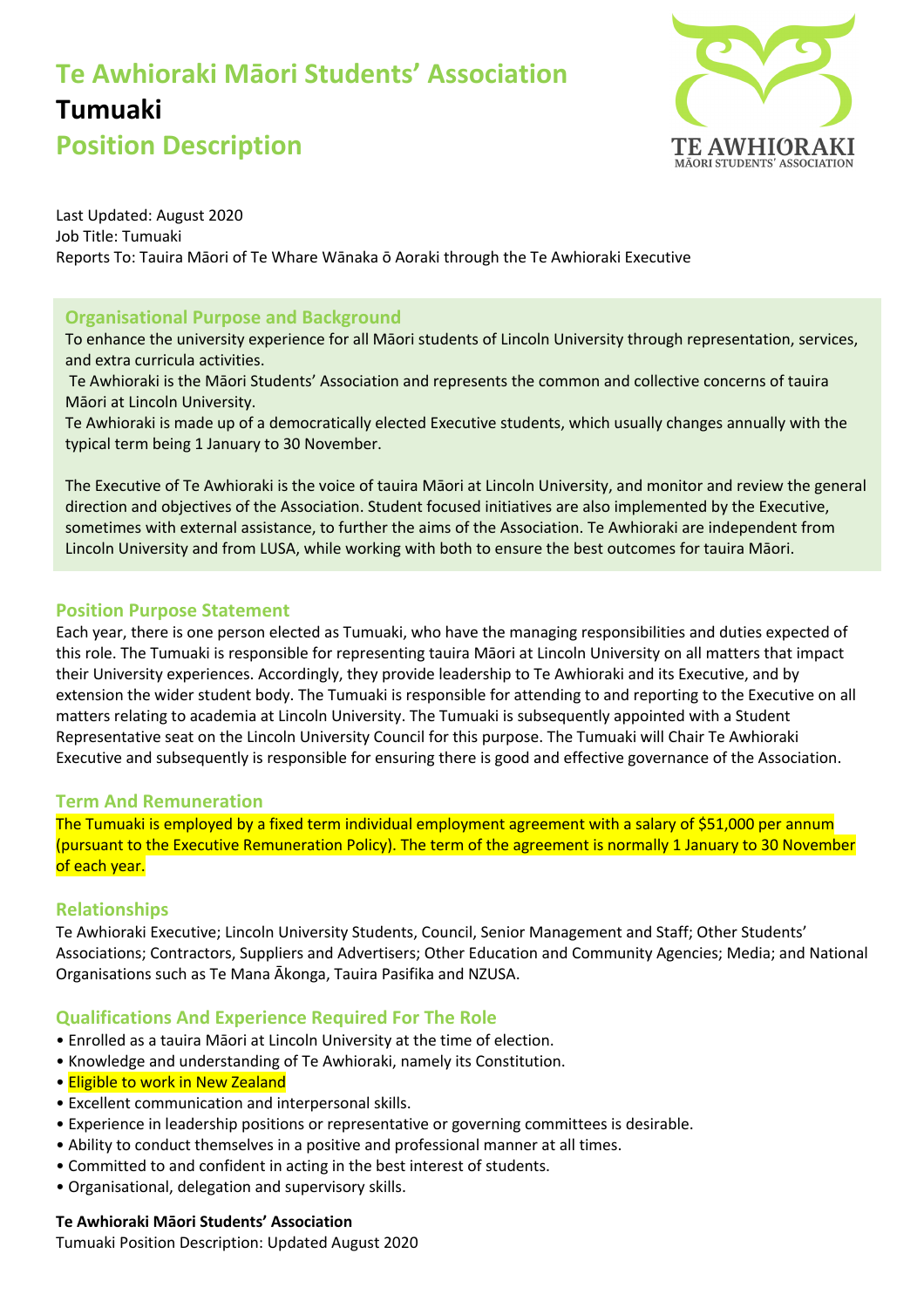# **Te Awhioraki Māori Students' Association Tumuaki**



# **Position Description**

- Ability to inspire and work alongside a team.
- Self-motivated, proactive with excellent time management skills to prioritise, multitask and work under pressure.
- Innovative to the extent of identifying issues and generating solutions to improve Te Awhioraki.
- As the University is a multi-cultural environment there is a requirement for the successful candidate to have the ability to work with people from a wide variety of other cultures.

# **Key Responsibilities and Outputs**

#### **Governance**

Responsible for maintaining a high level of governance within the Association.

- Monitoring and reviewing the strategic plan, priorities annual plan, budget and policies.
- Ensure the Association is operating in accordance with its Constitution and undertake any action required to maintain compliance as required.
- Attend and Chair all Te Awhioraki Executive Committee meetings and any committees as appointed to by Te Awhioraki.
- Submit work reports as per the relevant Te Awhioraki policy.

#### **Te Awhioraki Executive**

Responsible for coordination and managing the Te Awhioraki Executive.

- Supervise and provide support to the Executive to achieve their duties and responsibilities.
- Ensure Executive Members carryout their duties and responsibilities to the required standards.
- Promptly address and performance or other issues that may affect their role.
- Initiate and implement campaigns that will promote either the student viewpoint, or be of benefit to students in collaboration with all Te Awhioraki associates.
- Attending to and reporting to the Executive on matters related to academia at Lincoln University.
- Responsible for democratic and effective Executive elections including by-elections.

#### **Representation**

Responsible for ensuring consistent promotion of the academic and personal wellbeing of students.

- To be involved in key issues relevant to Te Awhioraki.
- Attend and report on committees, working-groups and Boards that the Tumuaki are appointed to from time-totime to represent Lincoln University students.
- Meet with Executive Members prior to their respective committee meetings to provide advice and support.
- Actively seek and monitor a range of student perspectives on range of issues.
- Ensure feedback is captured and effectively reported through the appropriate fora.
- Support LUSA's Student Advice service with advocacy cases, as required.

#### **Operational**

Many operational responsibilities will be carried out with the support of the Executive, and not fall solely to the Tumuaki, but the Tumuaki shall oversee and ensure the adequate carrying out these, which may be in the following areas:

• Be an active contributor to the planning of the Association including preparation of budgets, policies and annual plans and refocusing of strategic priorities, if necessary.

- Events as outlined in the annual plan.
- Media Facebook, Instagram, posters, published materials and others.
- Merchandise assist and oversee the design and ordering of Association merchandise.
- Personnel assist in the recruitment of key personnel and ensure the Executive are an appropriate employer.

#### **Relationship Management**

Responsible for managing and coordinating key relationships of the Association including Lincoln University, national bodies, and other student organisations.

• Develop and maintain collaborative relationships with key members of Lincoln University, students and student groups.

#### **Te Awhioraki Māori Students' Association**

Tumuaki Position Description: Updated August 2020